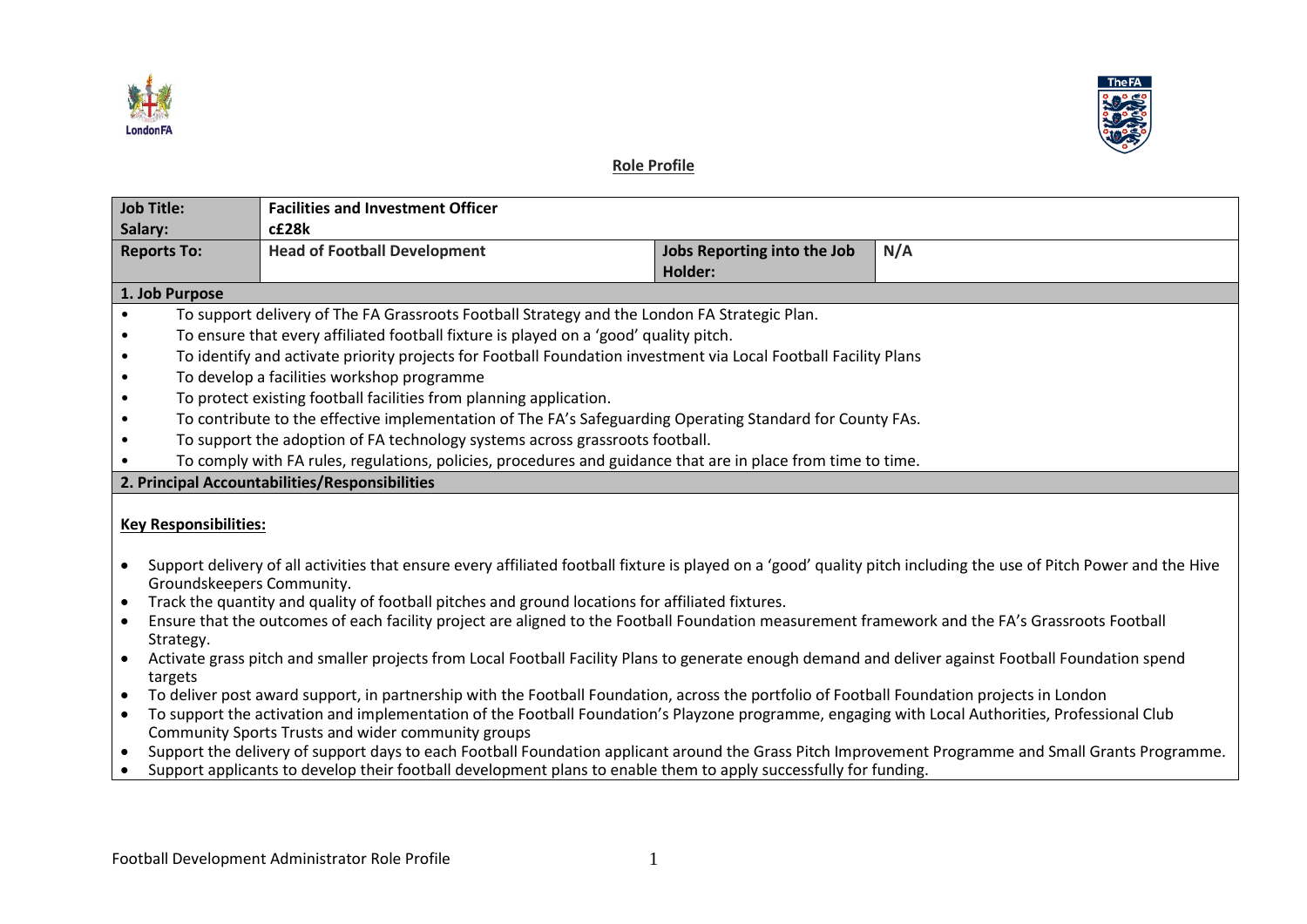



- $\overline{a}$ • Ensure appropriate 3G facilities are active on the Football Foundation Pitch Register
- Promote funding sources for clubs and leagues
- Work with Sport England to feedback on MOU requests
- Support under-represented groups to access quality facilities
- Market and promote the Football Foundation offer including running training sessions for applicants
- Oversee the support days to monitor and evaluate previously funded Football Foundation projects and provide guidance to ensure they are successful.
- Alongside the Head of Football Development, build collaborative working partnerships with local authorities, clubs, leagues, schools and other facility providers.
- Provide the highest level of customer excellence to support volunteers across all FA Technology systems (FA Events, Whole Game System, Matchday app and Full-Time).
- Promote FA technical guidance documents to local authorities, clubs, leagues, schools and other facility providers.
- Collaborate with the Designated Safeguarding Officer in all matters involving under-18s and adults at risk within all facility and investment projects.
- Ensure contract agreements are in place with all contractors (facility hire, consultants etc.) and that these outline the requisite safeguarding responsibilities and accountabilities for all parties.
- Contribute to ensuring that safeguarding and equality are embedded throughout grassroots football.
- Execute additional tasks as required to meet London FA's changing priorities.

## **3. Knowledge/Experience/Technical Skills/Behaviours**

### **a) Knowledge/Experience/Technical Skills**

## **Essential**

- Ability to build positive relationships with partner organisations across different sectors to deliver football facility outcomes
- Project management skills and experience to plan, set and achieve objectives to deadlines.
- Excellent IT skills, including the use of Microsoft Office applications.
- Ability to work independently and as part of a team.
- Excellent time management and prioritisation skills.
- Excellent problem-solving and decision- making skills.
- Good communication and presentation skills.
- Exceptional customer service.
- Report-writing skills.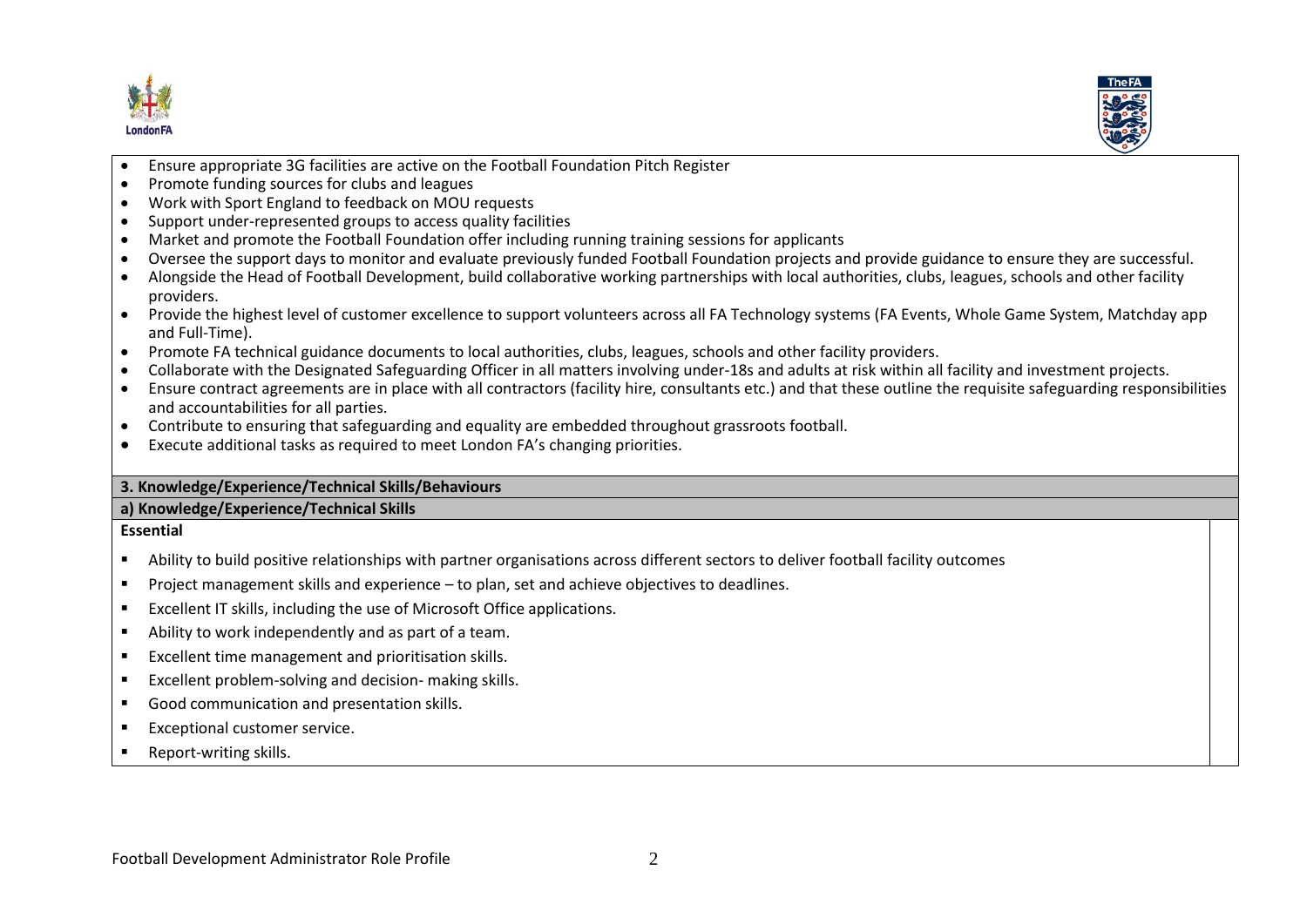

 $\overline{a}$ 



| Ability to use data to monitor and evaluate programmes                                                                                                                                                                                                                                                                            |                                                                                                                                                                   |  |  |  |
|-----------------------------------------------------------------------------------------------------------------------------------------------------------------------------------------------------------------------------------------------------------------------------------------------------------------------------------|-------------------------------------------------------------------------------------------------------------------------------------------------------------------|--|--|--|
| Practical experience of sports / football / facility development.                                                                                                                                                                                                                                                                 |                                                                                                                                                                   |  |  |  |
| Demonstrate a working knowledge of inclusion, equality, anti-discrimination and safeguarding.                                                                                                                                                                                                                                     |                                                                                                                                                                   |  |  |  |
| <b>Desirable</b>                                                                                                                                                                                                                                                                                                                  |                                                                                                                                                                   |  |  |  |
| Previous experience of developing capital sports projects.                                                                                                                                                                                                                                                                        |                                                                                                                                                                   |  |  |  |
| Previous experience of successfully applying for funding for a project.                                                                                                                                                                                                                                                           |                                                                                                                                                                   |  |  |  |
| Previous experience of advising or guiding on a project in a team environment.                                                                                                                                                                                                                                                    |                                                                                                                                                                   |  |  |  |
| Knowledge and understanding of working with volunteers.                                                                                                                                                                                                                                                                           |                                                                                                                                                                   |  |  |  |
|                                                                                                                                                                                                                                                                                                                                   |                                                                                                                                                                   |  |  |  |
| b) Behaviours - (based on London FA's Behaviour Framework)<br>c) Role details                                                                                                                                                                                                                                                     |                                                                                                                                                                   |  |  |  |
| • Leadership (vision, empowerment, partnership, achievement<br>• Professionalism (mindset, respect, development, wellness)<br>• Collaboration (responsibility, teamwork, communication, inclusion)<br>• Integrity (accountability, trust, transparency, decision-making)<br>• Performance (focus, initiative, insight, decisions) | Location – London FA office, Fulham (flexible home working arrangements<br>available)<br>Working hours - 35 hours per week, with some evening and weekend working |  |  |  |
|                                                                                                                                                                                                                                                                                                                                   | Contract type - Three-year fixed term                                                                                                                             |  |  |  |

#### **Further Information**

The London FA takes its role as a provider of football for under 18s very seriously. Their wellbeing is paramount in all decisions taken by us. All children and young people we come into contact with have the same protection regardless of age, disability, gender, racial heritage, religious belief, sexual orientation or identity.

It is our expectation that all our staff will at all times act in the best interests of children and young people under the age of 18 and in accordance with The FA's Safeguarding Children Policy. The welfare of children and young people must always be paramount.

**Diversity is at the heart of our strategy, because it is at the heart of grassroots football in London. We pride ourselves on the increasing diversity of our Board. We encourage applications from the widest range of backgrounds, particularly**